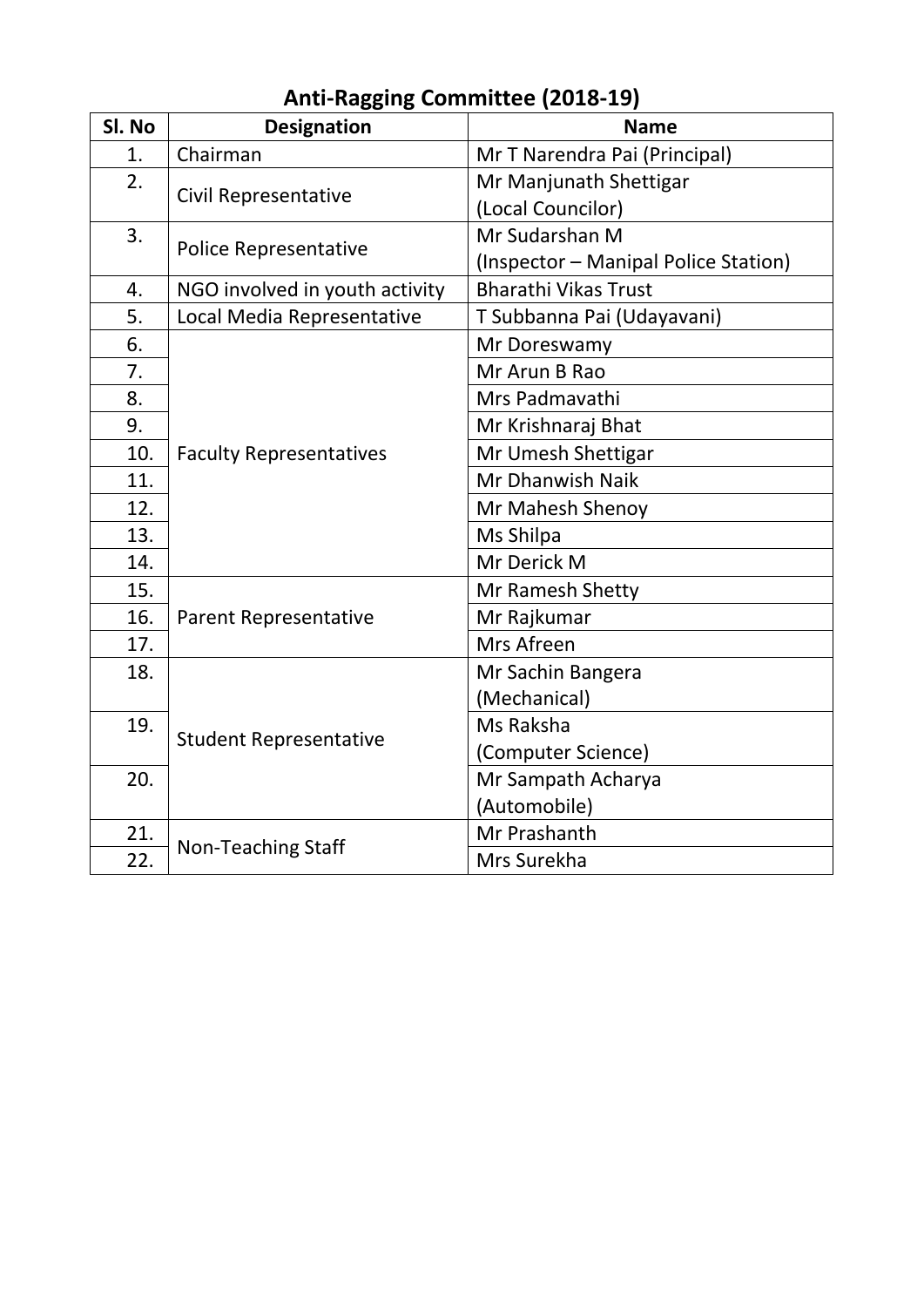## **Anti-Ragging Squad**

| SI. No | <b>Name</b>        | <b>Department</b>     |
|--------|--------------------|-----------------------|
| 1.     | Mr Devdas Pai      | <b>Office Manager</b> |
| 2.     | Mr Kumaraswamy     | HOD-Humanities        |
| 3.     | Mrs Aparna Nayak   | $Faculty - CSE$       |
| 4.     | Mr Ravindra Shenoy | $HOD - AT$            |
| 5.     | Mr Srikanth        | $HOD - EBE$           |
| 6.     | Mr Satish Mahale   | $Faculty - ME$        |
| 7.     | Mrs Kavyashree     | Faculty - Humanities  |
| 8.     | Mr Suresh Nayak    | $HOD - EAC$           |
| 9.     | Ms Anusha Rao      | $Faculty - MC$        |
| 10.    | Mr Gireesh         | $Faculty - CE$        |
| 11.    | Mr Dhanish         | $HOD - PT$            |

# **Mentoring Cell**

## **Automobile Branch**

| SI. No | <b>Student</b><br>Roll No. | <b>Student Mentor</b><br>(Lower Level) | <b>Student Mentor</b><br>(Higher Level) | <b>Staff Mentor</b>  |
|--------|----------------------------|----------------------------------------|-----------------------------------------|----------------------|
| 1.     | $1 - 6$                    | Devaraj Naik                           |                                         | Pandurnga Nayak      |
| 2.     | $7 - 12$                   | Karthik                                |                                         | Pandurnga Nayak      |
| 3.     | $13 - 18$                  | Nithin Shettigar                       | Adnan S Khan                            | Pandurnga Nayak      |
| 4.     | 19-24                      | Rakshith Kamath                        |                                         | Vishwadarshan        |
| 5.     | $25 - 30$                  | Rohith                                 |                                         | Vishwadarshan        |
| 6.     | $31 - 36$                  | Roshan Rodrigues                       |                                         | A P Achar            |
| 7.     | $37 - 42$                  | Sachin                                 |                                         | Surendra Kumar Pilar |
| 8.     | 43-49                      | Sumanth                                | Roshan Madtha                           | Venugopal Shanbhogue |
| 9.     | $50 - 56$                  | Ashwin A                               |                                         | Ananth Acharya       |
| 10.    | $57 - 63$                  | Sarthak V Shetty                       |                                         | Ananth Acharya       |

## **Mechatronics Branch**

| SI. No | <b>Student Roll</b> | <b>Student Mentor</b> | <b>Student Mentor</b> | <b>Staff Mentor</b> |
|--------|---------------------|-----------------------|-----------------------|---------------------|
|        | No.                 | (Lower Level)         | (Higher Level)        |                     |
|        | $1 - 6$             | <b>MOHAMMED VAHID</b> |                       | Swarna              |
| 2.     | $7 - 12$            | <b>SHUBHAM</b>        | <b>K NIHAL SHENOY</b> | Manju Gopal         |
|        |                     | <b>SUDHAKAR</b>       |                       |                     |
|        | $13 - 19$           | <b>SHRINATH NAYAK</b> |                       | Siji K Sathyan      |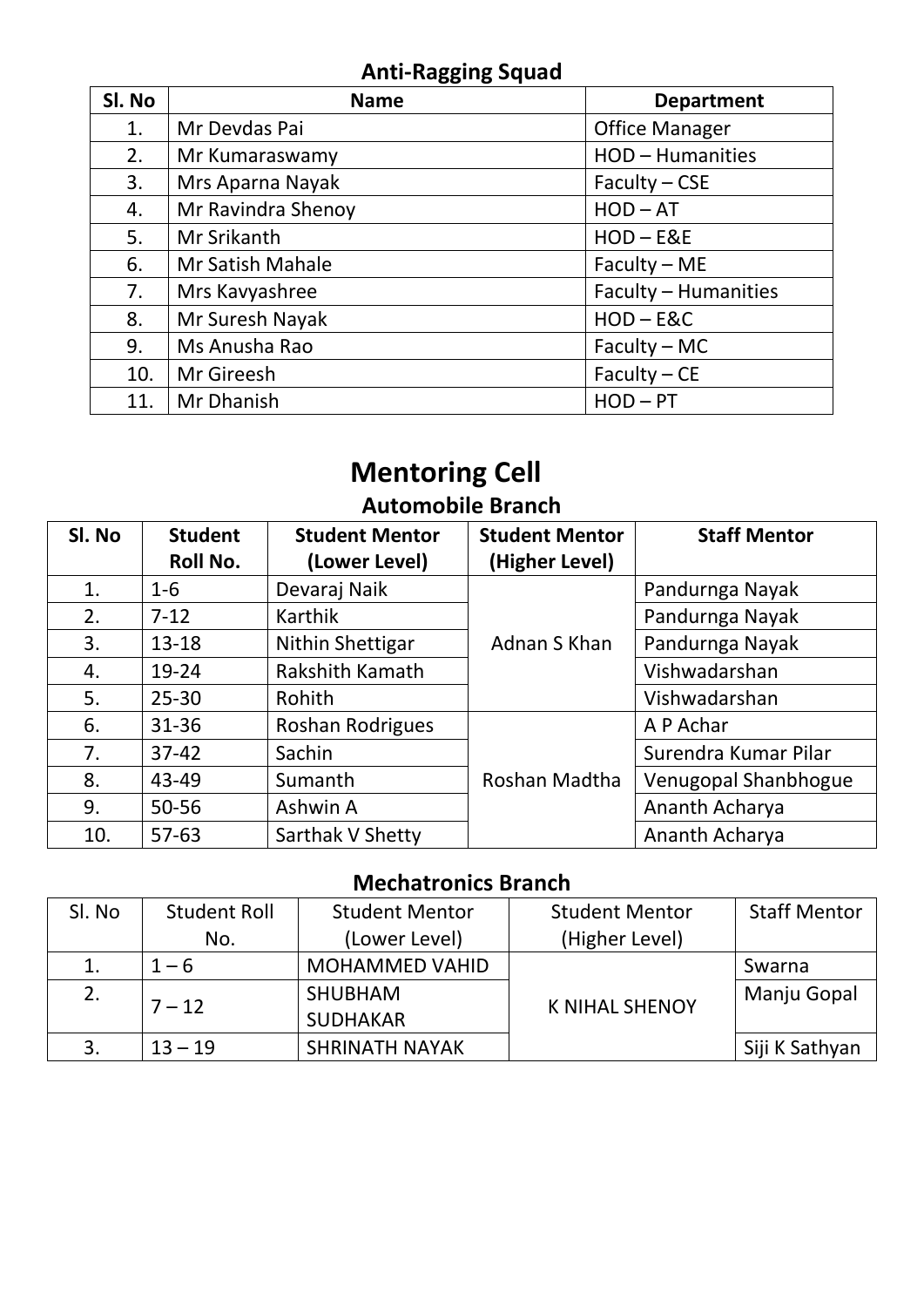#### **Civil Branch**

| Sl. No | <b>Student Roll</b><br>No. | <b>Student Mentor</b><br>(Lower Level) | <b>Student Mentor</b><br>(Higher Level) | <b>Staff Mentor</b>       |
|--------|----------------------------|----------------------------------------|-----------------------------------------|---------------------------|
| 1.     | $1 - 6$                    | <b>Rathan Shetty</b>                   |                                         | Ashashree                 |
| 2.     | $7 - 12$                   | <b>Arun Shetty</b>                     |                                         | Girish                    |
| 3.     | $13 - 18$                  | Deepak                                 |                                         | Praveen Kumar             |
| 4.     | 19-24                      | Ganesh                                 | <b>Prajwal Shetty</b>                   | <b>Shivaprasad Shetty</b> |
| 5.     | $25 - 30$                  | Manoj                                  |                                         | Rajesh L Bhat             |
| 6.     | $31 - 37$                  | Sachin Shetty                          |                                         | Lavanya K                 |

## **Electronics & Communication Engg.**

| SI. No | <b>Student</b><br><b>Roll No.</b> | <b>Student Mentor</b><br>(Lower Level) | <b>Student Mentor</b><br>(Higher Level) | <b>Staff Mentor</b> |
|--------|-----------------------------------|----------------------------------------|-----------------------------------------|---------------------|
| 1.     | $1 - 6$                           | Akshay Kumar                           |                                         | Vidyashree          |
| 2.     | $7 - 13$                          | Harshith Kumar                         |                                         | Sumana              |
| 3.     | $14 - 20$                         | Mahesh                                 | Nithesh Acharya                         | Savithree           |
| 4.     | $21 - 27$                         | Sudheera                               |                                         | Shailasshree        |
| 5.     | $28 - 34$                         | Sujan                                  |                                         | Dayananda           |

## **Electrical & Electronics Branch**

| SI. No | <b>Student Roll</b> | <b>Student Mentor</b> | <b>Student Mentor</b> | <b>Staff Mentor</b> |
|--------|---------------------|-----------------------|-----------------------|---------------------|
|        | No.                 | (Lower Level)         | (Higher Level)        |                     |
| 1.     | $1 - 6$             | Abhishek D Acharya    |                       | Venkatesh           |
| 2.     | $7 - 12$            | Dhanraj V             |                       | Pavana              |
| 3.     | $13 - 18$           | Shrikantha            | <b>Rithesh R</b>      | Ganeshan            |
| 4.     | $19 - 24$           | Karthik V Poojary     |                       | Shilpa              |
| 5.     | $25 - 31$           | Chethan Shettigar     |                       | Subramanya          |

## **Printing Branch**

| SI. No | Student   | <b>Student Mentor</b> | <b>Student Mentor</b> | <b>Staff Mentor</b> |
|--------|-----------|-----------------------|-----------------------|---------------------|
|        | Roll No.  | (Lower Level)         | (Higher Level)        |                     |
|        | $1 - 6$   | Charan                |                       | Kishan              |
|        | $7 - 12$  | Ganesh                |                       | Sumana              |
| 3.     | $13 - 18$ | <b>Deepak</b>         | Divya                 | Jayashree           |
| 4.     | $19 - 25$ | Vrunda                |                       | Vishwanath          |